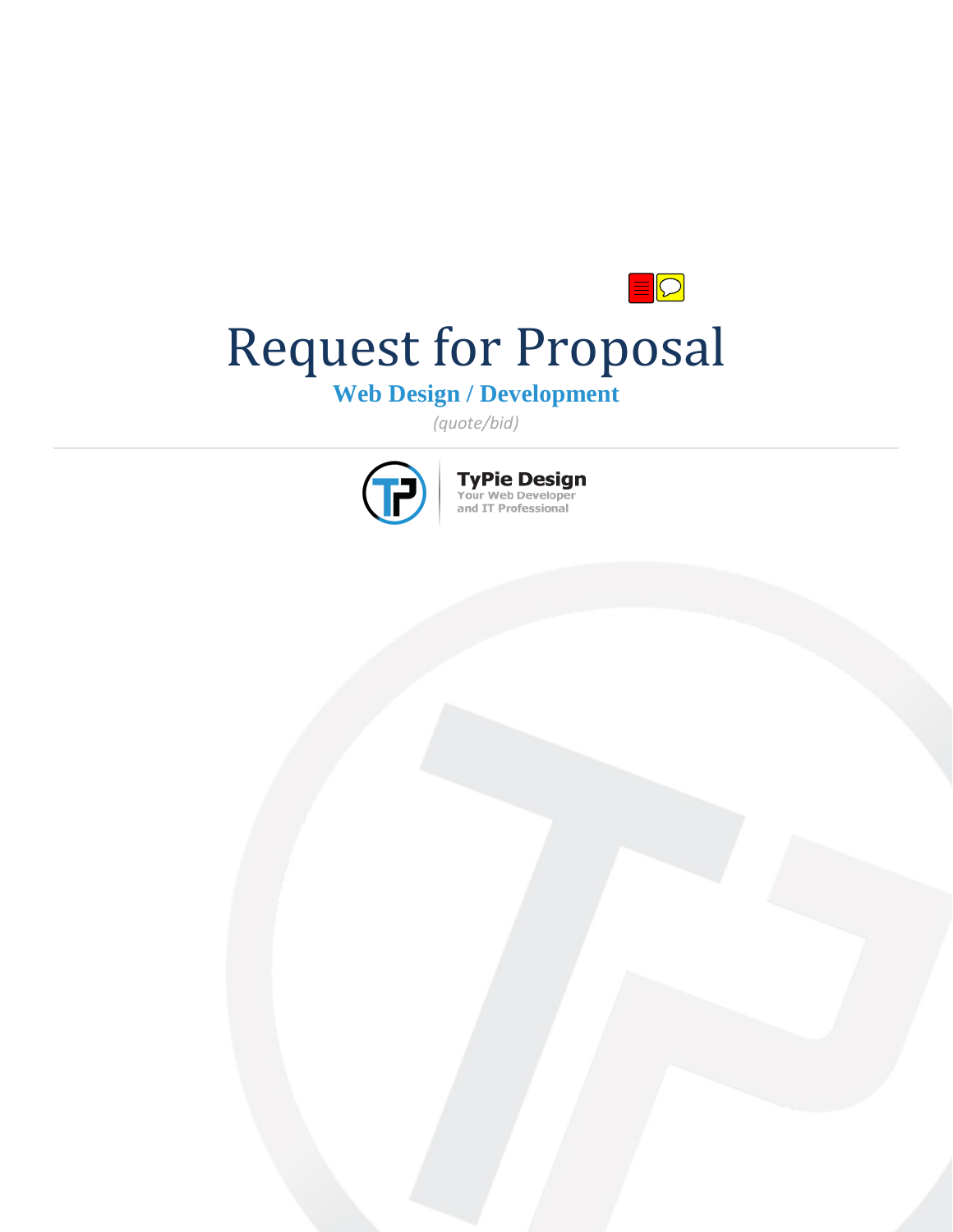| <b>Contact Information:</b> |
|-----------------------------|
|                             |

| (Main contact person/destination for proposal) |  |  |  |  |
|------------------------------------------------|--|--|--|--|
|------------------------------------------------|--|--|--|--|

| First Name: |      | Phone: |  |
|-------------|------|--------|--|
| Last Name:  |      | Email: |  |
| Street:     |      | Other: |  |
| City:       | Zip: | State: |  |
|             |      |        |  |

#### **Business Information:**

|            | (Business information for contact as well as design) |        |  |
|------------|------------------------------------------------------|--------|--|
| Bus. Name: |                                                      | Phone: |  |
| Slogan:    |                                                      | Email: |  |
| Street:    |                                                      | Other: |  |
| City:      | Zip:                                                 | State: |  |
|            |                                                      |        |  |

#### **Project Information:**

*(Explain this project in your own words. Be honest, be descriptive. Most importantly, be yourself)*

# **Brief History:**

*(We want to learn more!)* 

*Tell us a brief history of your company or background so we can learn a little more about the business. This provides TyPie Design with more information to help make suggestions or give you other "food for thought" for your specific area of goods and/or services.*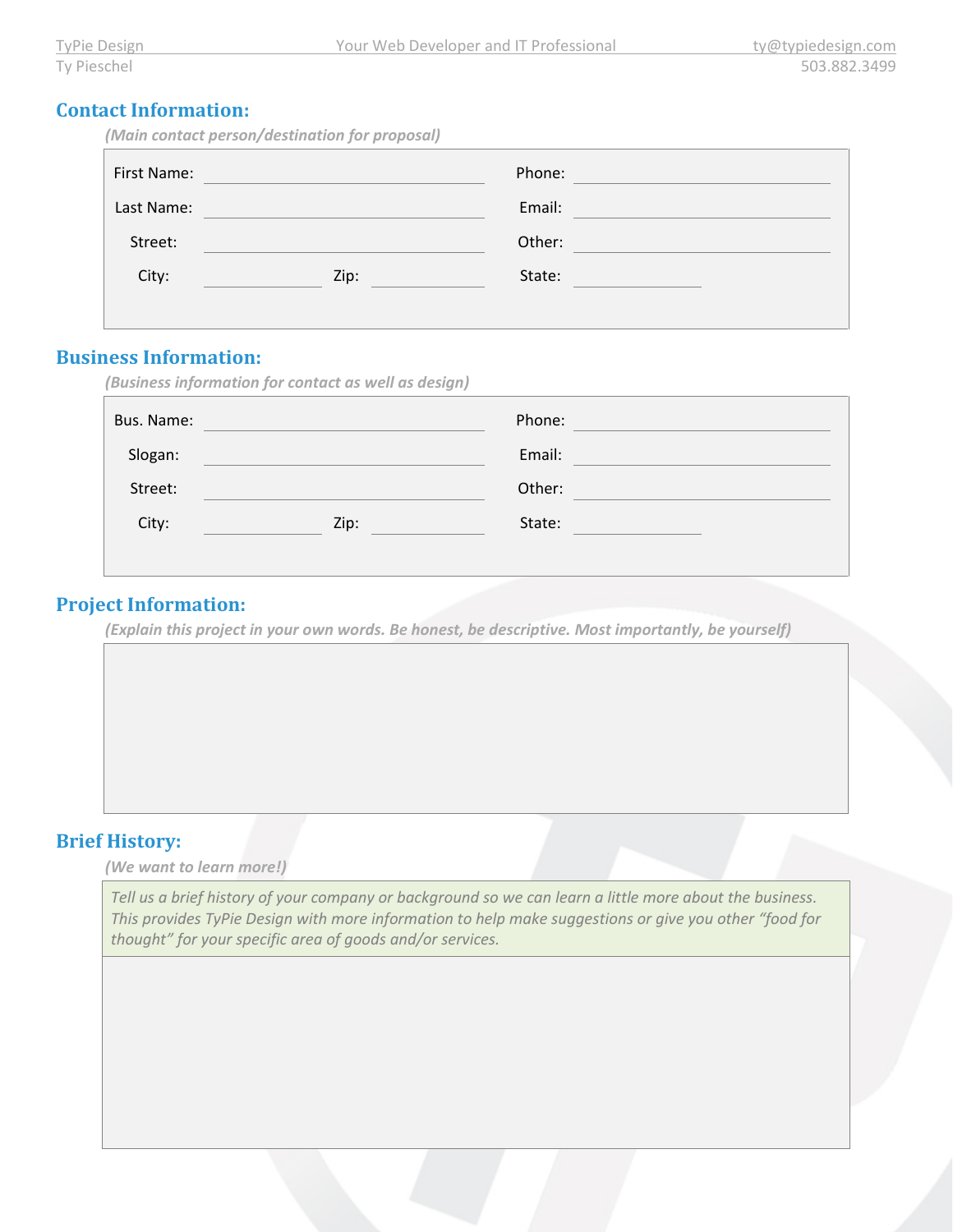#### **Locations:**

*(What location on the web do you own or prefer to own?)*

| URL:          | (Your current URL; ex: www.bing.com)                  |
|---------------|-------------------------------------------------------|
| URL Choice 1: | (Enter a $1^{st}$ choice for a URL; ex: www.bing.com) |
| URL Choice 2: | (Enter a $2^{nd}$ choice for a URL; ex: www.bing.com) |

## **Target Audience:**

*(Who will visit?)*

*Who will be visiting this website? Explain the different types of visitors that will be coming to your website with as much detail as possible.* 

#### **Likes:**

*(Websites you like)*

Like 1: *(List the URL of a website that you like)*

What do you like about this website? Be descriptive if you can. (ex. color scheme, pictures, simplicity, complexity, etc.)

Like 2: *(List the URL of a website that you like)*

What do you like about this website? Be descriptive if you can. (ex. color scheme, pictures, simplicity, complexity, etc.)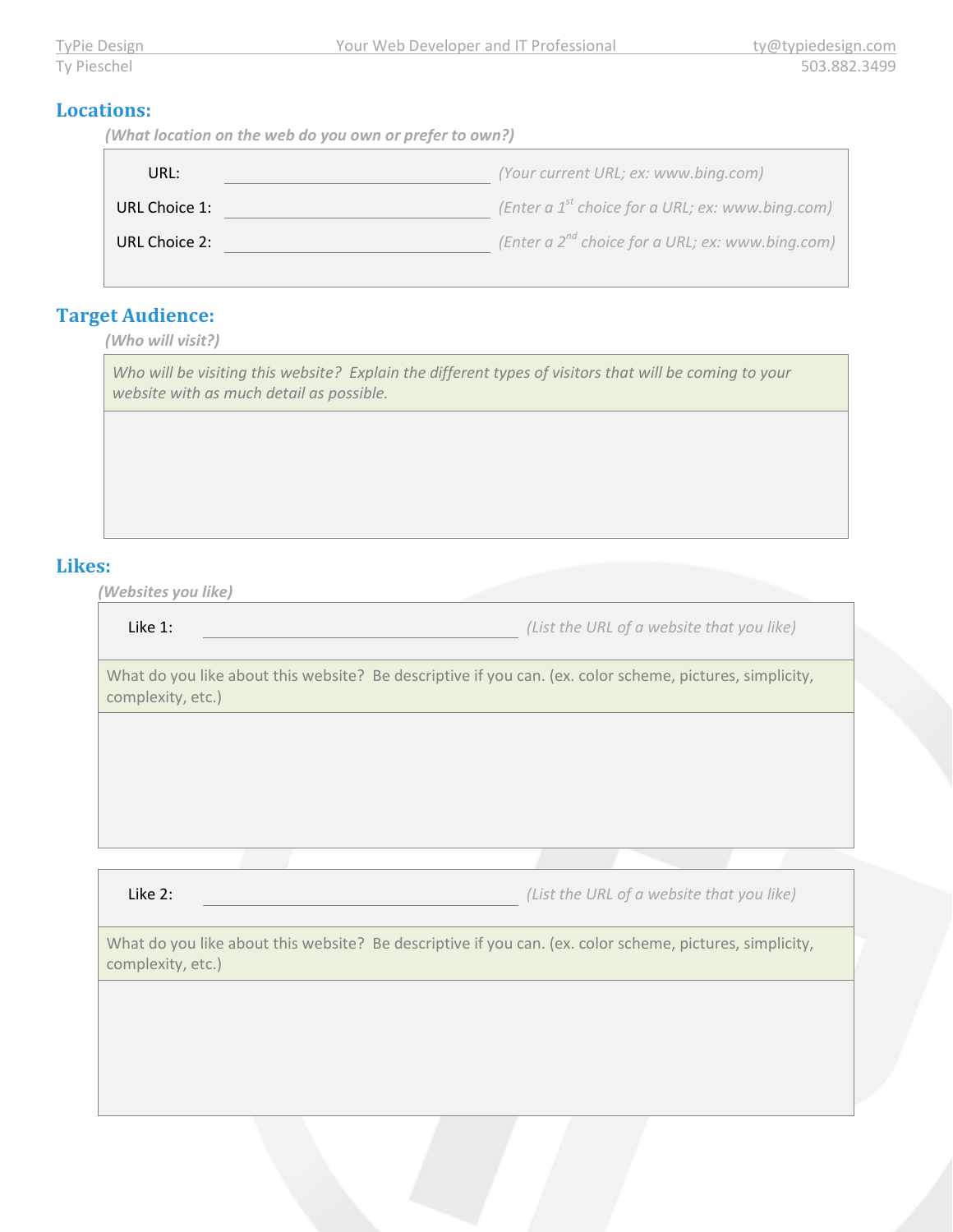## **Dislikes:**

*(Websites you dislike)*

Dislike 1: *(List the URL of a website that you dislike)*

What do you dislike about this website? Be descriptive if you can. (ex. color scheme, pictures, simplicity, complexity, etc.)

Dislike 2: *(List the URL of a website that you dislike)*

What do you dislike about this website? Be descriptive if you can. (ex. color scheme, pictures, simplicity, complexity, etc.)

## **Start and Finish:**

*(Time frame is important for everyone)*

*Because every project is unique it is hard to determine the timeline it will take without further investigation. It also depends on how many other projects TyPie Design is currently working on. With that in mind TyPie Design promises to try and meet your deadline or come up with a reasonable deadline for the particular project. There will be a set time in the proposal which we can talk about.*

Start Date: *(When would you like to start this project?)*

Finish Date: *(When would you prefer to have this project finished?)*

*Please explain why you chose these specific dates and why. (ex. product launch, open house…) This explanation will help determine your timeline for TyPie Design.*